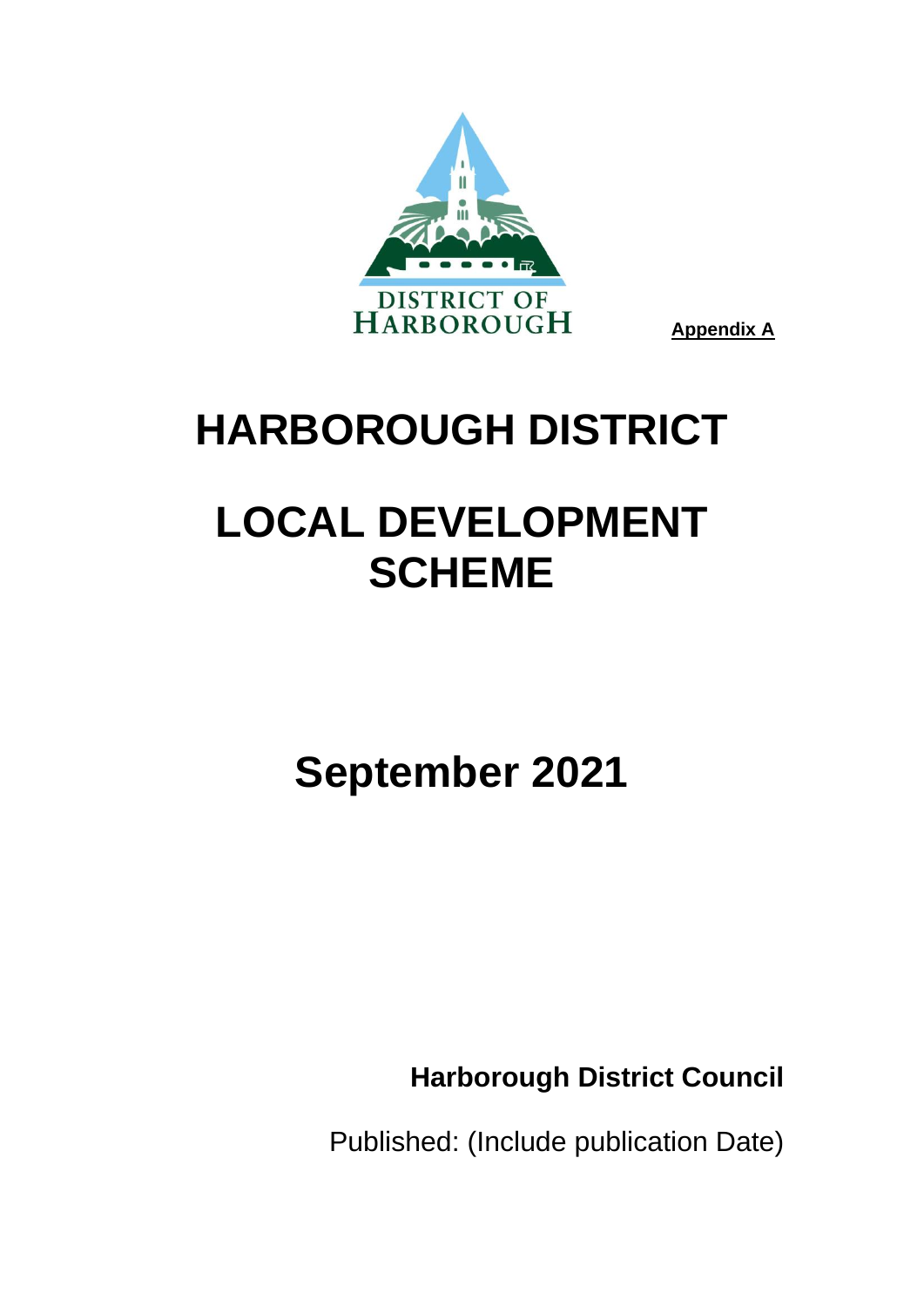# **Table of Contents**

| 7. Other factors impacting on Local Plan preparation 8 |  |
|--------------------------------------------------------|--|
|                                                        |  |
|                                                        |  |

**Appendix 1: Documents to be used as material consideration in the determination of planning applications ........................ 13**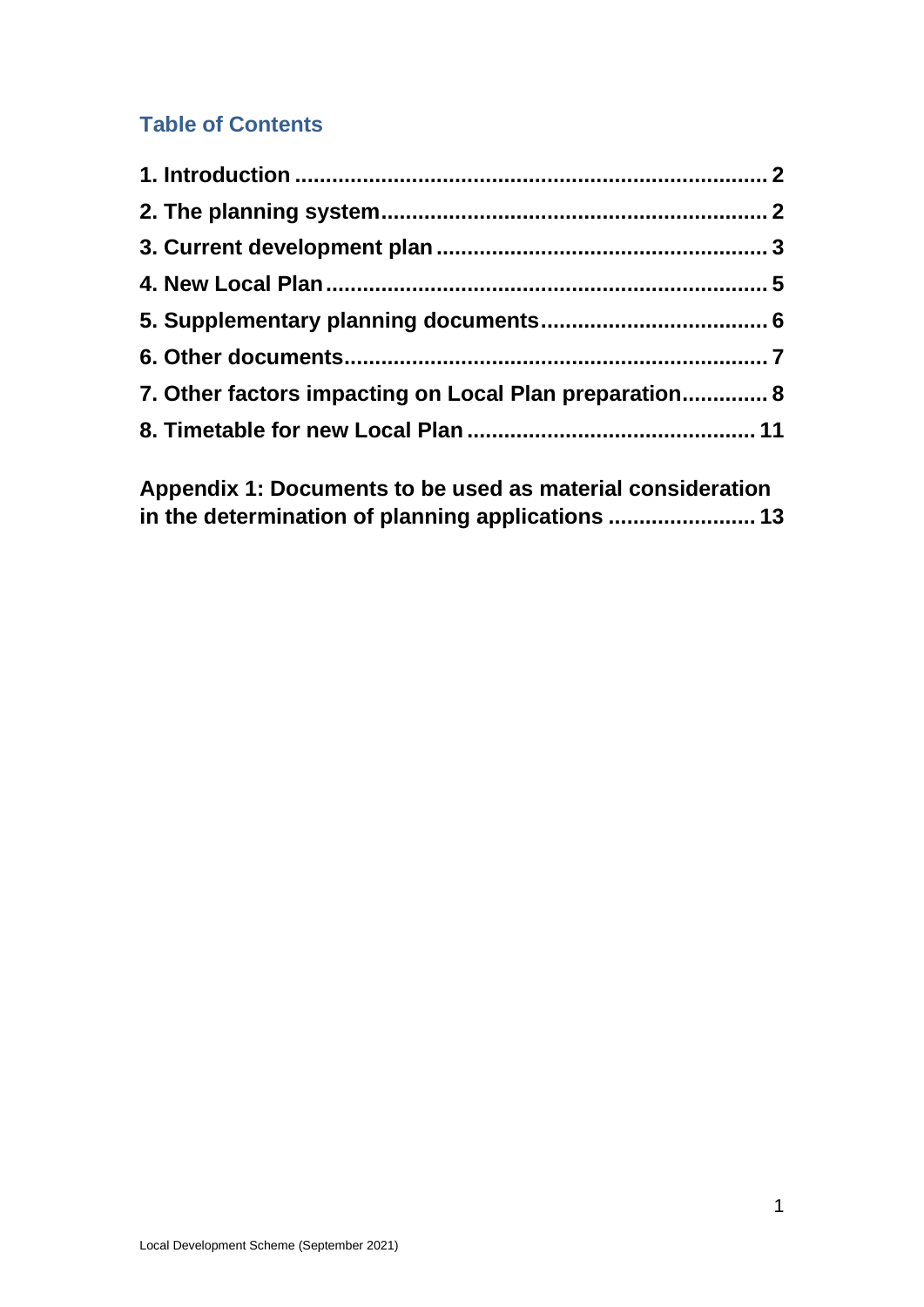# **Local Development Scheme (September 2021)**

## **1. Introduction**

- 1.1 The Council has a duty to prepare, publish and maintain a Local Development Scheme (LDS) for the District.
- 1.2 In July 2021, the Council's Cabinet took the decision to begin the preparation of a new Local Plan. The Local Development Scheme sets out the timetable for the preparation of the new Local Plan, giving key production and public consultation stages as well as outlining the subject matter and geographical extent. It also enables the local community to find out about planning policies for their area by setting out the documents which currently form the development plan for Harborough District. The LDS is also an opportunity to provide information on any Supplementary Planning Documents to be prepared.
- 1.3 The LDS is published on the Council's website at [www.harborough.gov.uk/local-development-scheme.](http://www.harborough.gov.uk/local-development-scheme) The Authority's Monitoring Report will report on plan making activity and progress against the LDS to keep communities and interested parties informed.
- 1.4 This LDS replaces the December 2017 version which set out the timetable for the adopted Harborough Local Plan 2011-2031 (adopted in April 2019).

# **2. The planning system**

- 2.1 Planning law requires that planning applications must be determined in accordance with the statutory development plan unless material considerations indicate otherwise. The National Planning Policy Framework, which must be taken into account in the preparation of local and neighbourhood plans, and is a material consideration in planning decisions, emphasises that 'the planning system should be genuinely plan-led'. It advocates succinct local and neighbourhood plans, which should be kept up to date, and be based on joint working and co-operation.
- 2.2 As set out in Section 3 below, the Harborough Local Plan 2011-2031 is a fundamental part of the 'plan-led' system. It was adopted in April 2019 and recently underwent an internal officer review. This review demonstrates that the Local Plan remains up to date and continues to deliver sustainable development across the District. However, the review identified that a recent significant increase in Leicester's housing need, combined with the requirement to meet resultant unmet need within Leicester and Leicestershire through the Duty to Cooperate, is likely to result in the need to update the Harborough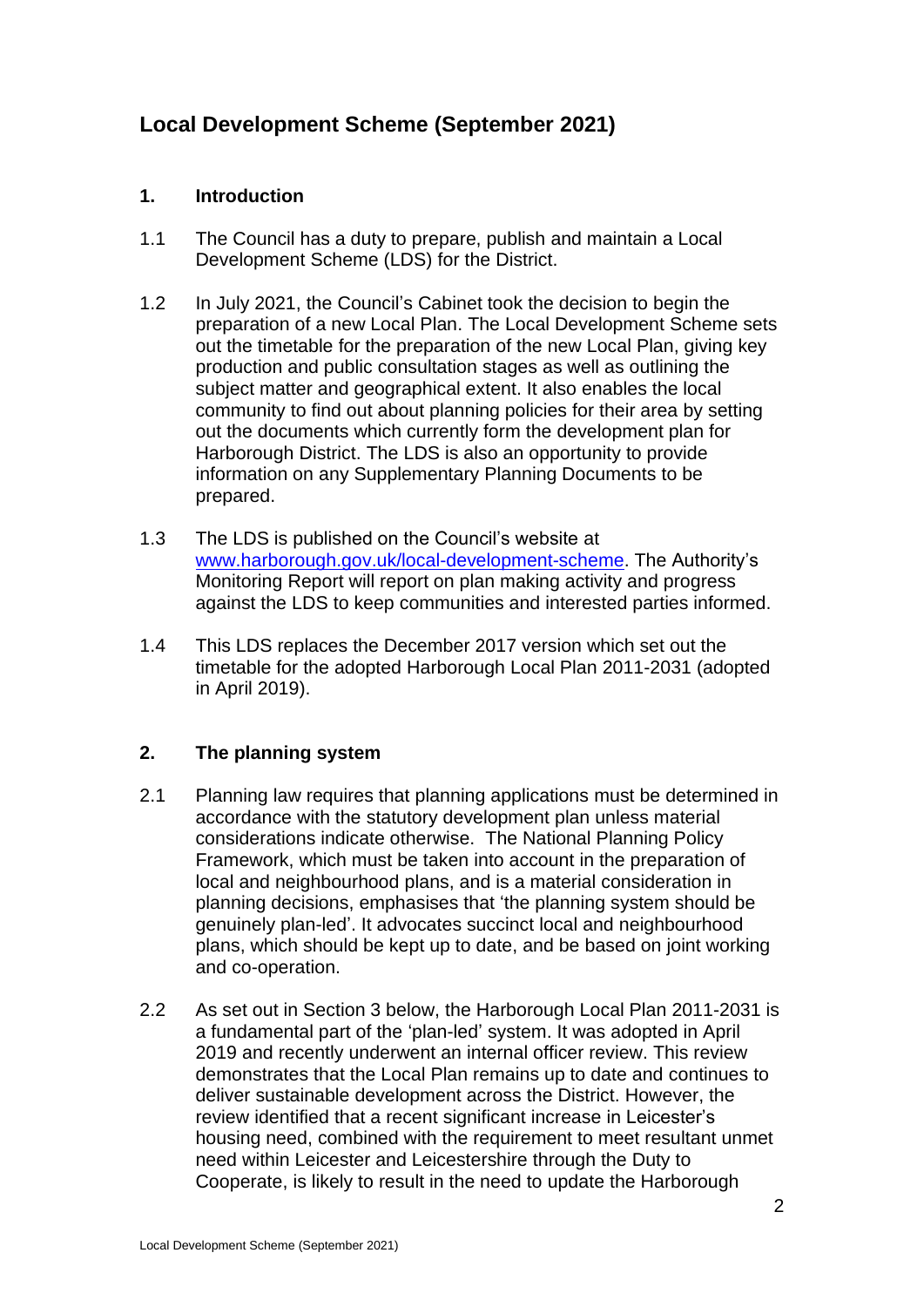Local Plan. In recognition of the time needed to prepare a local plan, on 5<sup>th</sup> July 2021 Cabinet took the decision to begin preparation of a new Local Plan as a full update to the adopted Harborough Local Plan 2011-2031 (the Cabinet report and Local Plan Review are available [here\)](https://cmis.harborough.gov.uk/cmis5/Meetings/tabid/73/ctl/ViewMeetingPublic/mid/410/Meeting/5605/Committee/807/Default.aspx).

- 2.3 In order to keep local communities and other stakeholders informed of local planning activity, the Council is required to prepare a Local Development Scheme under Section 15 of the Planning and Compulsory Purchase Act 2004 (as amended). In relation to the New Local Plan, the LDS must specify:
	- the subject matter of the document to be prepared and the geographical extent to which it relates
	- whether the document will be prepared jointly with one or more other local authority; and
	- the timetable for the preparation of document
- 2.4 Local Development Schemes must be publicised and kept up to date. Planning Practice Guidance (PPG) states that a Local Development Scheme is expected to be reviewed and updated at least annually but may need updating more frequently if there are any significant changes in the timescales or the plans being prepared. It is therefore likely that timescales will change over time, leading to the revision of the Local Development Scheme if necessary.

# **3. Current development plan**

- 3.1 The development plan is at the heart of the planning system with a requirement in law that planning decisions must be taken in line with the development plan unless material considerations indicate otherwise. As such it is essential that plans are in place and kept up to date.
- 3.2 As of September 2021, the development plan for Harborough District comprises:
	- Harborough Local Plan 2011-2031 (adopted in April 2019) and associated Policies Map;
	- Leicestershire Minerals and Waste Local Plan up to 2031 (adopted in September 2019); and
	- 'Made' Neighbourhood Plans as follows:
	- o Arnesby Neighbourhood Plan (2019)
	- o Broughton Astley Neighbourhood Plan (2014)
	- o Billesdon Neighbourhood Plan (2014)
	- o Burton Overy Neighbourhood Plan (2019)
	- o East Langton Neighbourhood Plan (2018)
	- o Foxton Neighbourhood Plan (2017)
	- o Fleckney Neighbourhood Plan (2021)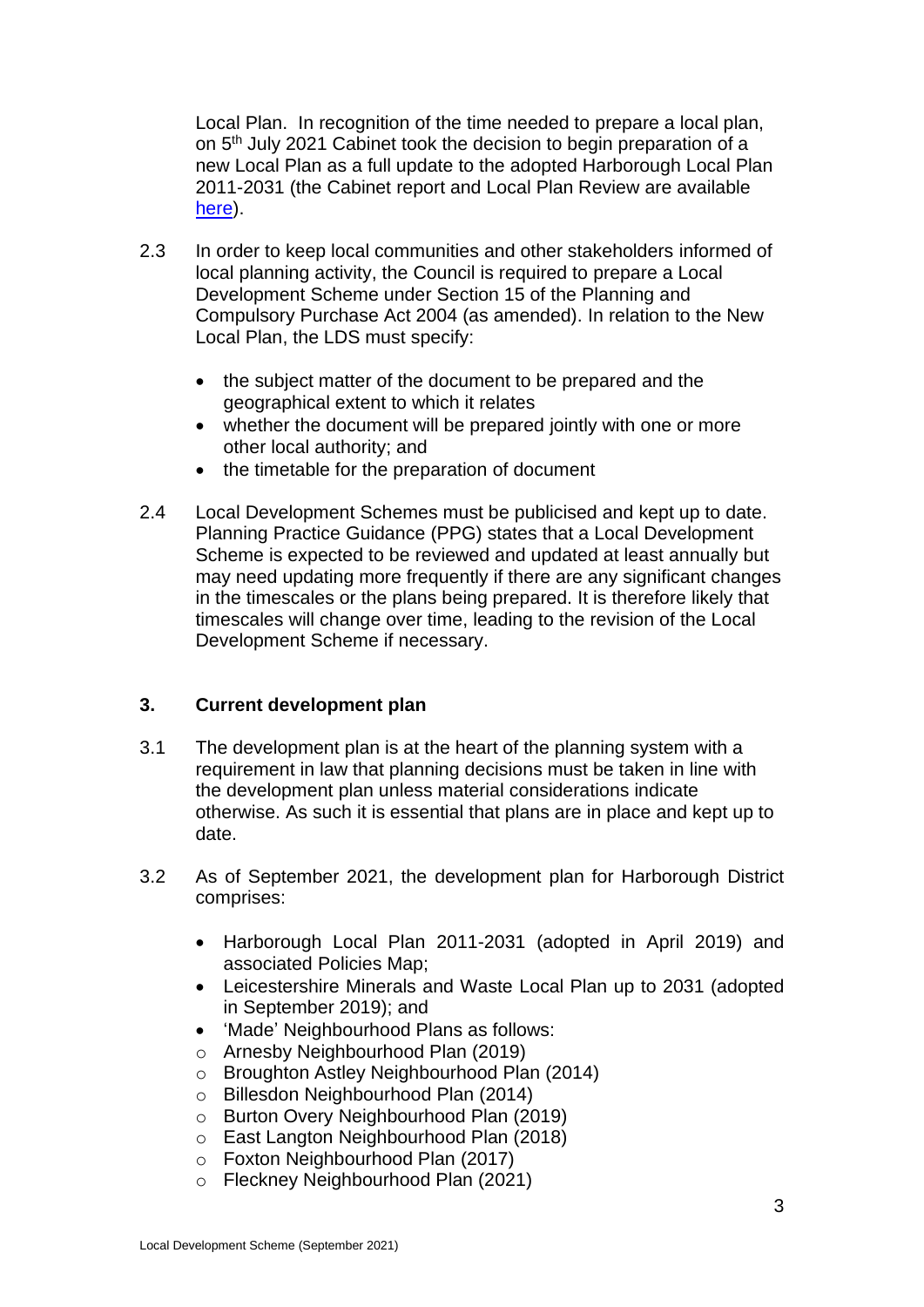- o Great Bowden Neighbourhood Plan Review (2020)
- o Great Easton Neighbourhood Plan (2018)
- o Great Glen Neighbourhood Plan Review (2020)
- o Hallaton Neighbourhood Plan (2021)
- o Houghton on the Hill Neighbourhood Plan (2018)
- o Hungarton Neighbourhood Plan Review (2021)
- o Husbands Bosworth Neighbourhood Plan (2021)
- o The Kibworths Neighbourhood Plan (2018)
- o Lubenham Neighbourhood Plan (2017)
- o Medbourne Neighbourhood Plan (2018)
- o Misterton with Walcote Neighbourhood Plan (2021)
- o North Kilworth Neighbourhood Plan (2017)
- o Saddington Neighbourhood Plan Review (2021)
- o Scraptoft Neighbourhood Plan (2016)
- o Shearsby Neighbourhood Plan (2019)
- o South Kilworth Neighbourhood Plan (2019)
- o Swinford Neighbourhood Plan (2018)
- o Tur Langton Neighbourhood Plan (2019).
- 3.3 [Harborough Local Plan 2011-2031.](https://www.harborough.gov.uk/local-plan) The Local Plan was adopted on 30<sup>th</sup> April 2019 and sets out the vision and strategic objectives for the District to 2031. It includes site allocations to meet identified development needs and a range of development management policies to help in the determination of planning applications. The Local Plan is accompanied by a Policies Map which illustrates the polices and proposals across the District.
- 3.4 [Leicestershire Minerals and Waste](https://www.leicestershire.gov.uk/environment-and-planning/planning/minerals-and-waste-local-plan/local-plan-adoption) Local Plan Up to 2031. The County Council formally adopted the Minerals and Waste Local Plan Up to 2031 on 25<sup>th</sup> September 2019. It includes a spatial vision, strategic objectives, and core policies which set out the key principles to guide the future extraction of minerals and the form of waste management development in the County over the period to the end of 2031.
- 3.5 [Neighbourhood Plans.](https://www.harborough.gov.uk/neighbourhood-planning) In addition to the 'made' neighbourhood plans listed in para 3.2, above, which form part of the Development Plan for Harborough District, several other neighbourhood plans are in the process of being prepared or reviewed. The up-to-date position in relation to the preparation and adoption of neighbourhood plans is available on the Council's [website.](http://www.harborough.gov.uk/neighbourhood-planning) Once neighbourhood plans are 'made' (adopted) by the Council, they form part of the development plan for the District and must be taken into account in the determination of planning applications.
- 3.6 [Supplementary Planning Documents.](https://www.harborough.gov.uk/directory_record/559/section_106_planning_guidance) Supplementary Planning Documents (SPDs) provide additional information on policies and proposals in a local plan and are a material consideration in the determination of planning applications. The Planning Obligations SPD (Jan 2017) sets out the Council's approach to securing Section 106 obligations. This document pre-dates the adoption of the Harborough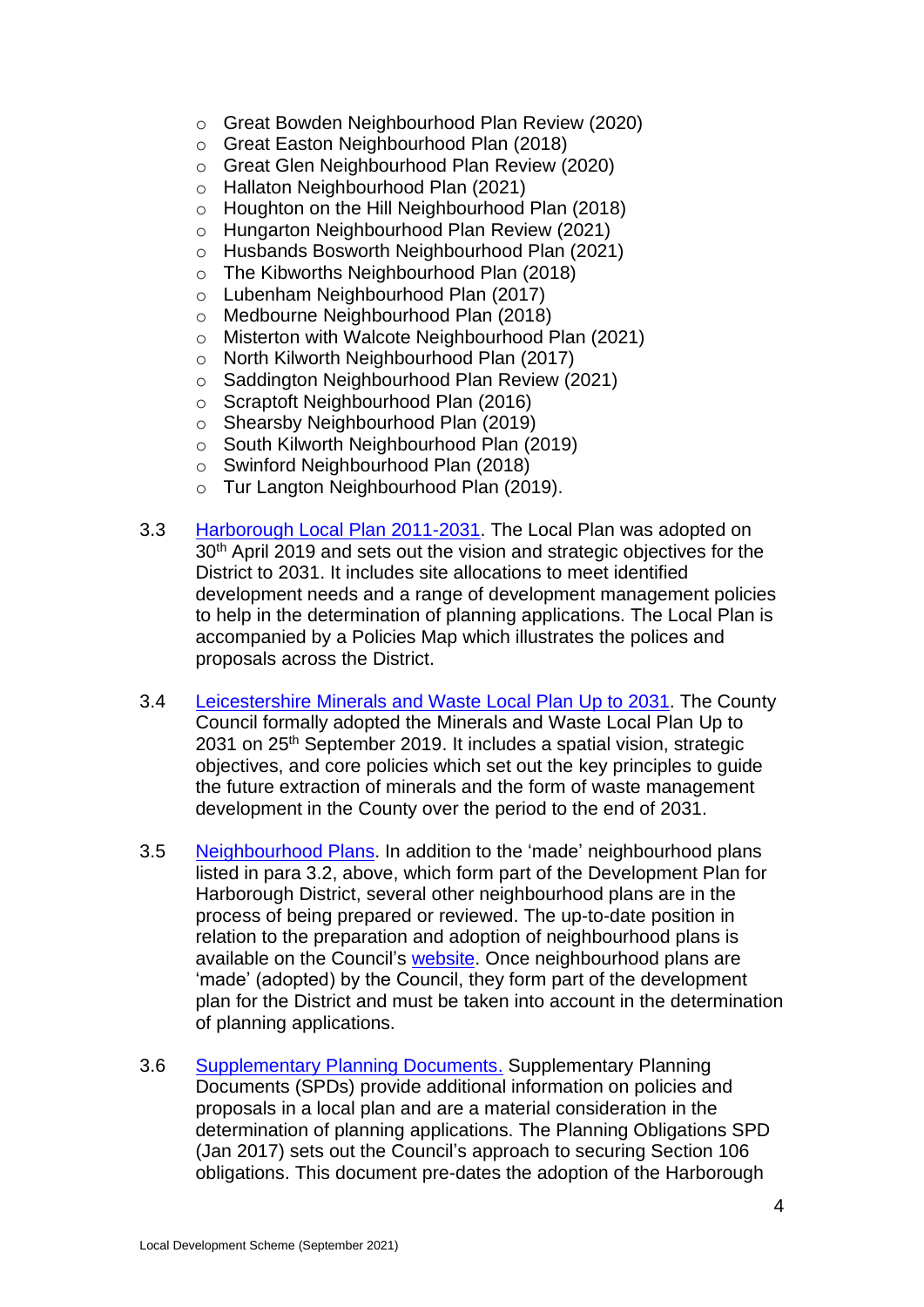Local Plan in April 2019 and is in the process of being updated. Further details on the update are set out at Section 5.

3.7 Several [Supplementary Planning Guidance Notes](http://www.harborough.gov.uk/directory_record/461/supplementary_planning_guidance_notes) exist, the majority of which are linked to the former 2001 Local Plan policies. These policies no longer form part of the development plan. Whilst the guidance notes reference superseded policies, some of the detailed design principles contained within the documents are still relevant and valuable in giving guidance to applicants and in the determination of planning applications. As a result, in September 2016, the Council resolved that these guidance notes, where still relevant, should continue to be used as a material consideration in determining planning applications until the emerging Development Management SPD is adopted (see Section 5 for more information). Appendix 1 lists the Supplementary Planning Guidance Notes.

## **4. New Local Plan**

- 4.1 Central to the planning system is the preparation of a Local Plan which is in compliance with the National Planning Policy Framework (NPPF).
- 4.2 The Harborough Local Plan was adopted in April 2019. An officer review of the Local Plan carried out in May 2021 found that, although it remains up-to-date and continues to deliver sustainable development in the District, the issue of Leicester City's unmet housing need is likely to require an update. The Council has therefore taken the decision to begin the preparation of a new Local Plan
- 4.3 The Local Plan preparation timetable as set out in this Local Development Scheme was approved by the Council's Cabinet at its meeting on [to be inserted following Cabinet]. The report is available on the Council's website [link to be inserted following publication].

| <b>New Local Plan</b> |                                                                                                                                                                                                                                                                                                                                                                                                                                                         |
|-----------------------|---------------------------------------------------------------------------------------------------------------------------------------------------------------------------------------------------------------------------------------------------------------------------------------------------------------------------------------------------------------------------------------------------------------------------------------------------------|
| Role and Subject:     | The New Local Plan will provide the strategic planning<br>framework for the District for at least 15 years from its<br>adoption. The current Local Plan spatial strategy will be<br>updated by a new strategy to deliver the required scale of<br>development in appropriate and sustainable locations. Current<br>Development Management policies will be reviewed and<br>updated as necessary.                                                        |
|                       | In line with NPPF (July 2021) paragraphs 20-23, strategic<br>policies in the New Local Plan will set out the overall strategy<br>for the pattern, scale and design quality of places and make<br>sufficient provision for development needs and supporting<br>infrastructure. It will also provide for the conservation and<br>enhancement of the District's natural, built and historic<br>environment as well as planning measures to address climate |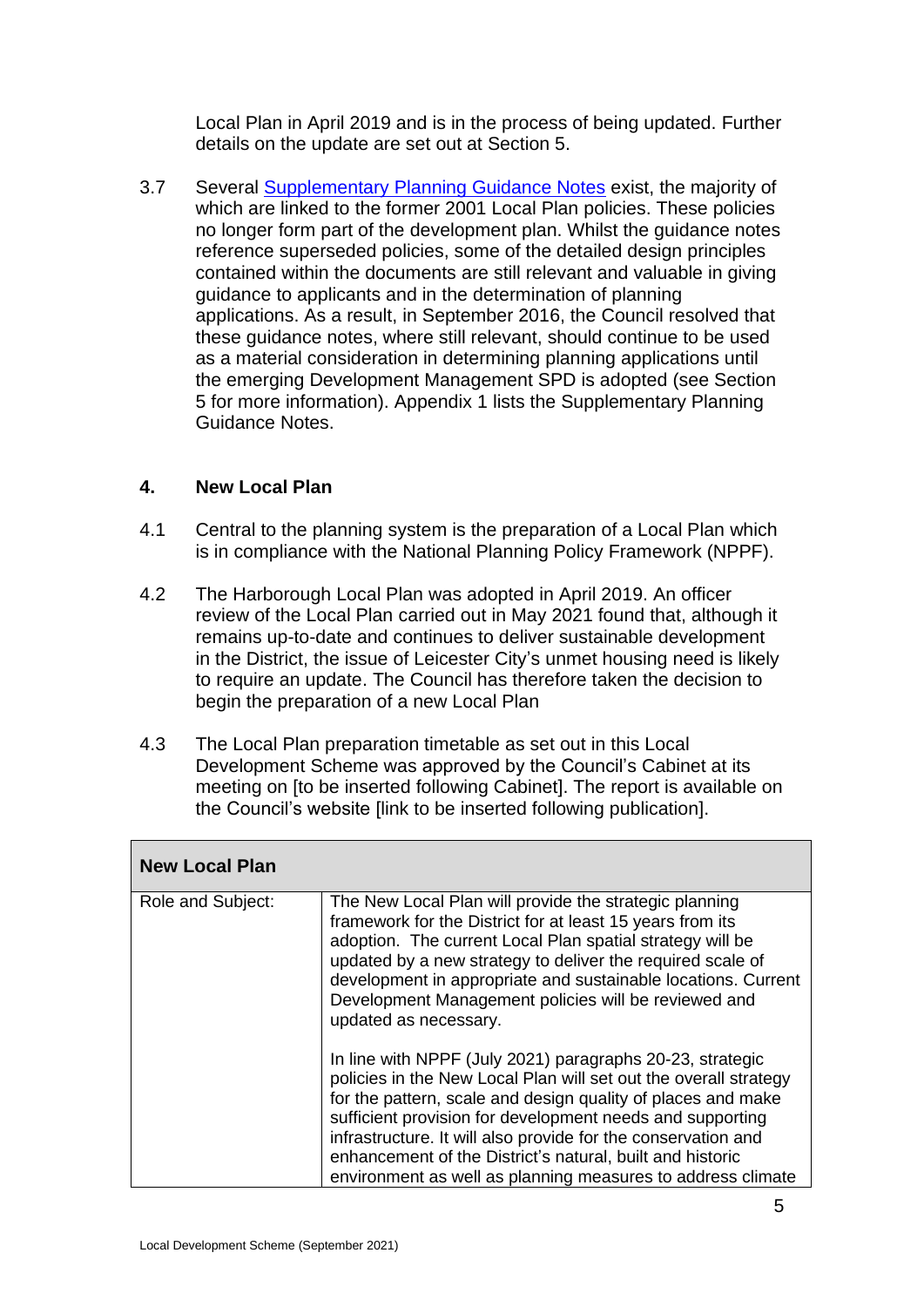|                               | change mitigation and adaptation.                                                                                                                                                                                                                                                                                                                                                                                                                                                                                                                                                                                                                                                                                                                                                                            |                                                              |
|-------------------------------|--------------------------------------------------------------------------------------------------------------------------------------------------------------------------------------------------------------------------------------------------------------------------------------------------------------------------------------------------------------------------------------------------------------------------------------------------------------------------------------------------------------------------------------------------------------------------------------------------------------------------------------------------------------------------------------------------------------------------------------------------------------------------------------------------------------|--------------------------------------------------------------|
|                               | Where appropriate, the New Local Plan will also set out non-<br>strategic, more detailed policies for specific areas,<br>neighbourhoods or types of development in line with NPPF<br>(July 2021) paragraphs 28-30. Such policies can also be set<br>out in neighbourhood plans.                                                                                                                                                                                                                                                                                                                                                                                                                                                                                                                              |                                                              |
|                               | The Local Plan will support the continued preparation of<br>neighbourhood plans across the District by providing a clear<br>strategic policy framework. It will identify which policies are<br>strategic and provide the policy context for the preparation or<br>neighbourhood forums on behalf of their local communities.                                                                                                                                                                                                                                                                                                                                                                                                                                                                                 | review of neighbourhood plans prepared by Parish Councils or |
| Geographical Area:            | <b>District wide</b>                                                                                                                                                                                                                                                                                                                                                                                                                                                                                                                                                                                                                                                                                                                                                                                         |                                                              |
| Status:                       | Development Plan Document                                                                                                                                                                                                                                                                                                                                                                                                                                                                                                                                                                                                                                                                                                                                                                                    |                                                              |
| Chain of Conformity:          | <b>NPPF</b>                                                                                                                                                                                                                                                                                                                                                                                                                                                                                                                                                                                                                                                                                                                                                                                                  |                                                              |
| Joint Production?             | No but there is a 'duty to cooperate' on planning issues that<br>cross administrative boundaries, particularly those relating to<br>strategic priorities. Paragraph 27 of the NPPF (2021) is clear<br>that in order to demonstrate effective and on-going joint<br>working, strategic policy making authorities should prepare<br>and maintain one or more Statements of Common Ground<br>(SoCG), documenting the cross-boundary matters being<br>addressed and progress in cooperating to address these. The<br>Council will continue to seek opportunities to prepare joint<br>evidence across the Housing Market Area (Leicester and<br>Leicestershire) or other geographical area, as appropriate,<br>and to address cross-boundary strategic issues through the<br>preparation of SoCGs as appropriate. |                                                              |
| <b>Timetable - Key Stages</b> |                                                                                                                                                                                                                                                                                                                                                                                                                                                                                                                                                                                                                                                                                                                                                                                                              |                                                              |
| Reg 18                        |                                                                                                                                                                                                                                                                                                                                                                                                                                                                                                                                                                                                                                                                                                                                                                                                              | August - September 2022                                      |

| Reg 18                                      | August - September 2022  |
|---------------------------------------------|--------------------------|
| Consultation                                |                          |
| Reg 19 & 20                                 | November - December 2023 |
| Proposed Submission Local Plan Consultation |                          |
| <b>Reg 22</b>                               | May 2024                 |
| Submission of Local Plan for Examination    |                          |
| Reg 26                                      | <b>April 2025</b>        |
| Local Plan Adoption*                        |                          |

*\*Indicative only at this stage as dependent on detailed arrangements for Examination by the Planning Inspectorate and decisions/ recommendations by the Inspector including the need for and scope of any main modifications arising out of the Examination.*

# **5. Supplementary planning documents**

5.1 Supplementary Planning Documents (SPD) are prepared to add further detail to the policies in an adopted local plan. They can be used to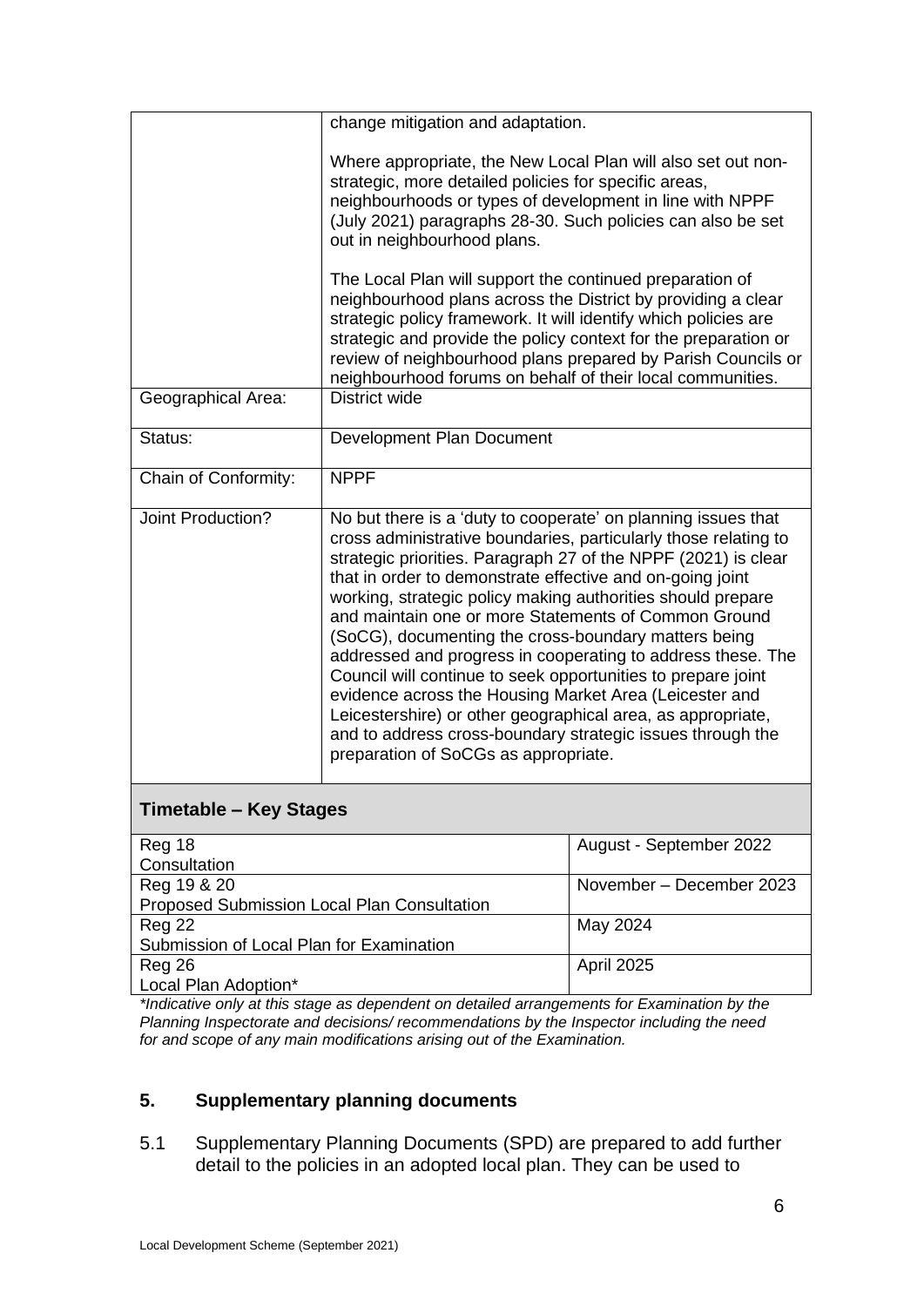provide further guidance for development on specific sites, or on particular issues, such as design. SPDs are capable of being a material consideration in planning decisions but are not part of the development plan.

- 5.2 Over the Local Development Scheme timeframe, the Council expects to produce the following SPDs:
	- **Planning Obligations Supplementary Planning Document.** This will replace the Planning Obligations SPD (Jan 2017). It will inform developers, landowners, infrastructure providers and local communities about the approach of the Council to securing community infrastructure and affordable housing through planning obligations. Consultation on a draft Planning Obligations SPD took place early in 2021.
	- **Development Management Supplementary Planning Document.**  This will provide additional guidance to assist with the interpretation and implementation of several Local Plan policies. It will help applicants to make successful applications and be taken into account, as a material consideration, when appropriate, as the Council makes decisions on planning applications. Consultation on a draft Development Management SPD took place early in 2021. Once adopted it will replace the Supplementary Planning Guidance Notes listed in Appendix 1 and will be available on the Council's [website.](https://www.harborough.gov.uk/local-plan)
- 5.3 As SPDs are not development plan documents, the Council is not required to include them in the Local Development Scheme. They are included here for information only.
- 5.4 **Community Infrastructure Levy**: The Council will review the option of introducing a new Community Infrastructure Levy (CIL), as part of its forthcoming new Local Plan, to fund certain elements of future infrastructure, potentially of a District wide significance. The latest Government policy and guidance will be taken into account in this review.

#### **6. Other documents**

- 6.1 **Policies Map**: The Local Plan Policies Map will be revised as appropriate as part of the new Local Plan. The Policies Map will identify policy designations, proposals and sites allocated for particular land uses.
- 6.2 **Sustainability Appraisal (incorporating Strategic Environmental Assessment):** A Sustainability Appraisal will be undertaken for the new Local Plan and for Supplementary Planning Documents where required. The main aim of this process, which runs in parallel with the preparation of plans, is to ensure that the social, economic and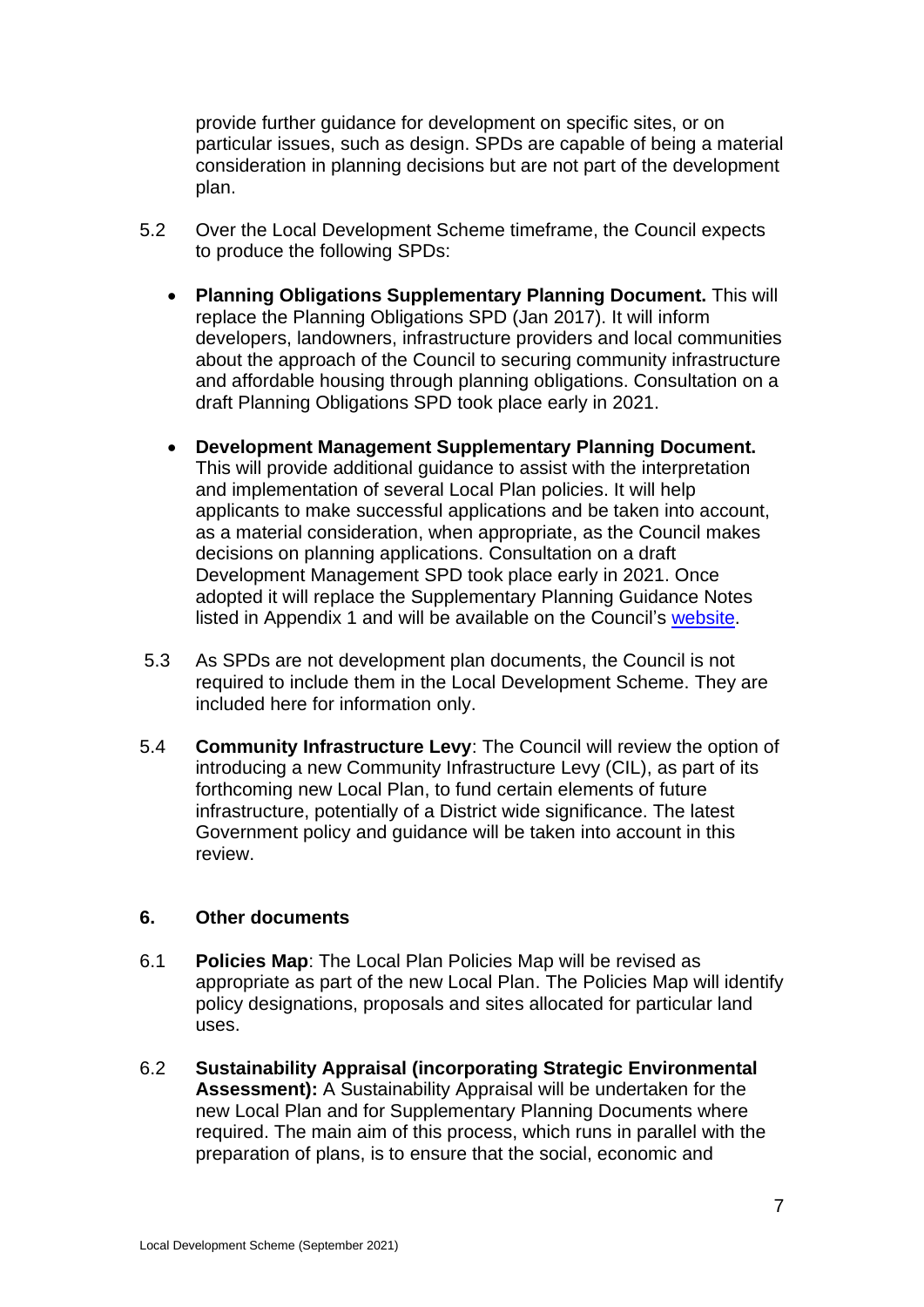environmental effects of emerging policies are understood and taken into account. The process will follow guidance at the time.

- 6.3 **Appropriate Assessment:** An Appropriate Assessment is prepared at each published stage of a Development Plan to show whether the policies will have significant effects on sites subject to the constraints of the Habitats Regulations Assessment of European Importance.
- 6.4 **Monitoring and Review – Authority's Monitoring Report:** Local planning authorities are required to publish a report that monitors the progress and implementation of each document set the Local Development Scheme. It must specify whether adopted policies are meeting their stated objectives. In addition, it must include:
	- Details of any neighbourhood development order or a neighbourhood development plan made by the Council;
	- Any Community Infrastructure Levy related receipts and expenditure; and
	- Details on where the Council has worked with other authorities in accordance with the 'duty to cooperate'.

The latest Council monitoring report is available [here.](http://www.harborough.gov.uk/directory_record/468/monitoring_reports_for_planning_strategy)

6.5 **Statement of Community Involvement (SCI):** This document explains how parties with an interest in planning issues in the District can engage with the planning system. Essentially its sets out who, when and how the authority will consult when developing new planning policy and processing planning applications. The latest version of the Statement of Community Involvement was adopted by the Council in February 2020 and is available [here.](https://www.harborough.gov.uk/directory_record/563/statement_of_community_involvement) The Council is keen to encourage the use of the [Strategic Planning Consultation Portal](https://harborough.jdi-consult.net/ldp/) as a means of engaging stakeholders and the public and this is reflected in the Statement of Community Involvement.

# **7. Other factors impacting on Local Plan preparation**

- 7.1 Evidence Base: A number of studies were prepared to support the production of the Local Plan. Updated and additional evidence will be prepared to inform the preparation of the new Local Plan. This is published on the Council's website on the [supporting evidence](http://www.harborough.gov.uk/supporting-evidence) webpage wherever possible. Otherwise, a hard copy will be made available for inspection.
- 7.2 Duty to Cooperate: Given the importance attached to the 'Duty to Cooperate, the Council is putting procedures into place to ensure effective collaboration with neighbouring local authorities, other local authorities within the Leicester and Leicestershire Housing Market Area and other public bodies, particularly on strategic planning issues that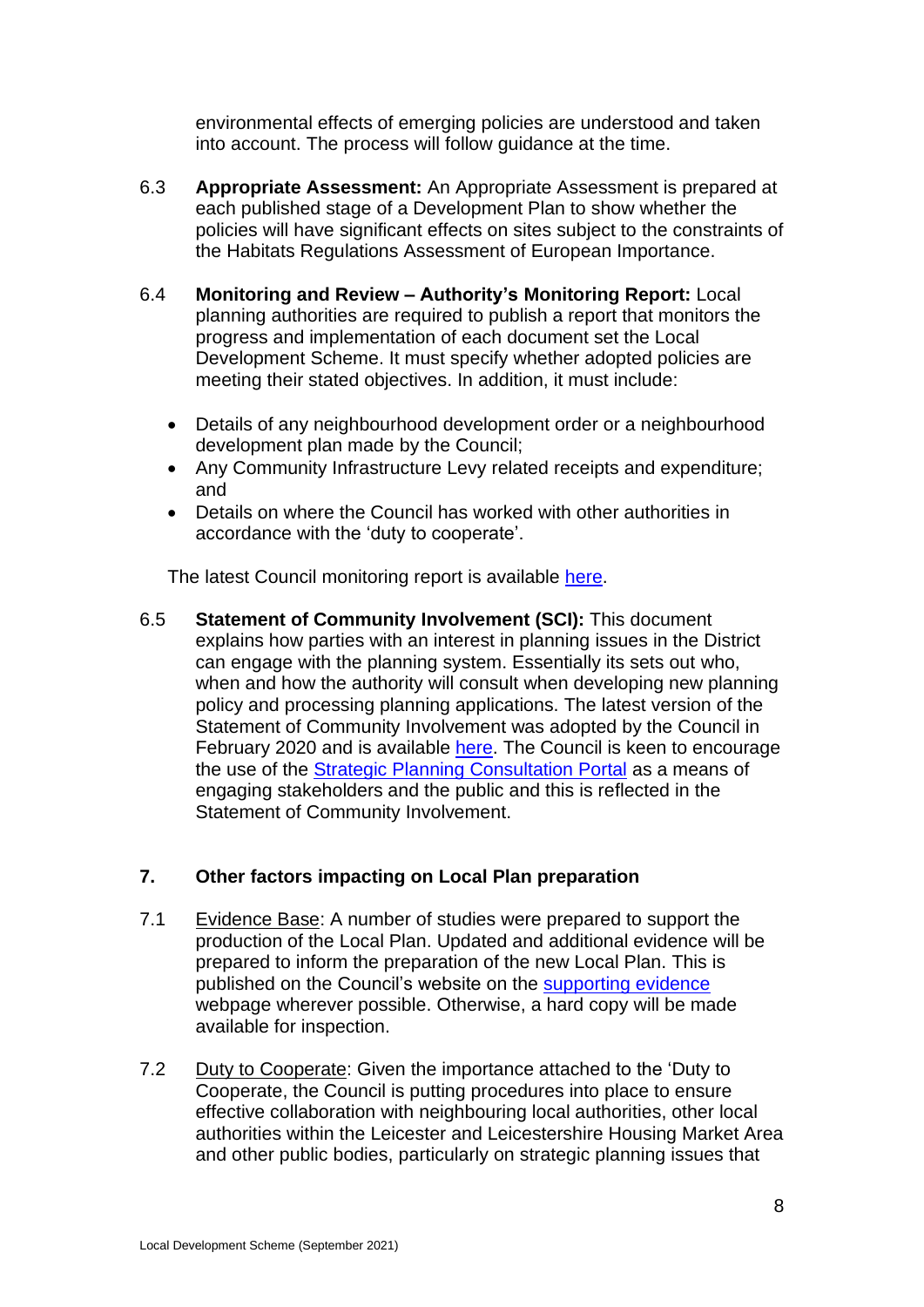span district council boundaries. Both member and officer groups are established to facilitate this process.

- 7.3 Council Procedure and Reporting: The preparation of the Local Plan will be informed, monitored and approved as appropriate by Harborough District Council through:
	- Member engagement, including the Planning, Environment and Waste Portfolio Holder, Strategy Portfolio Holder and Chair of Planning Committee and other councillors;
	- The Council's Cabinet; and
	- The Council.
- 7.4 Resources: The following officers of Harborough District Council will be involved, to varying degrees, in preparing the Local Plan:
	- Director of Planning and Regeneration
	- Strategic and Local Planning Manager
	- Principal Planning Policy Officer
	- Senior Planning Policy Officer (2.3 FTE)
	- Planning Policy Officer (0.5 FTE)
	- Planning Policy Assistant (0.5 FTE)
	- Neighbourhood and Green Spaces Officer
	- Additional external support as necessary.
- 7.5 Risk Assessment: It is important that the risks associated with delivery of the Local Plan are acknowledged and mitigating measures put in place to avoid adverse impact on the delivery of the LDS. The main risks to delivery have been identified together with proposed mitigation measures:

#### • **Staffing**

The need for additional staff resources may occur through sickness, staff turnover or volume of work.

Mitigation measures: succession planning, continual professional development through appraisals, liaison with Local Planning Advisory Panel, liaison with Director of Planning and Regeneration over recruitment, secondment arrangements, temporary cover arrangements, additional external resources.

#### • **Evidence**

Delay to Plan progress if relevant evidence at Leicestershire-wide level is delayed.

Mitigation measures: Full involvement in process, timely provision of information/comments for consultants, close monitoring of adherence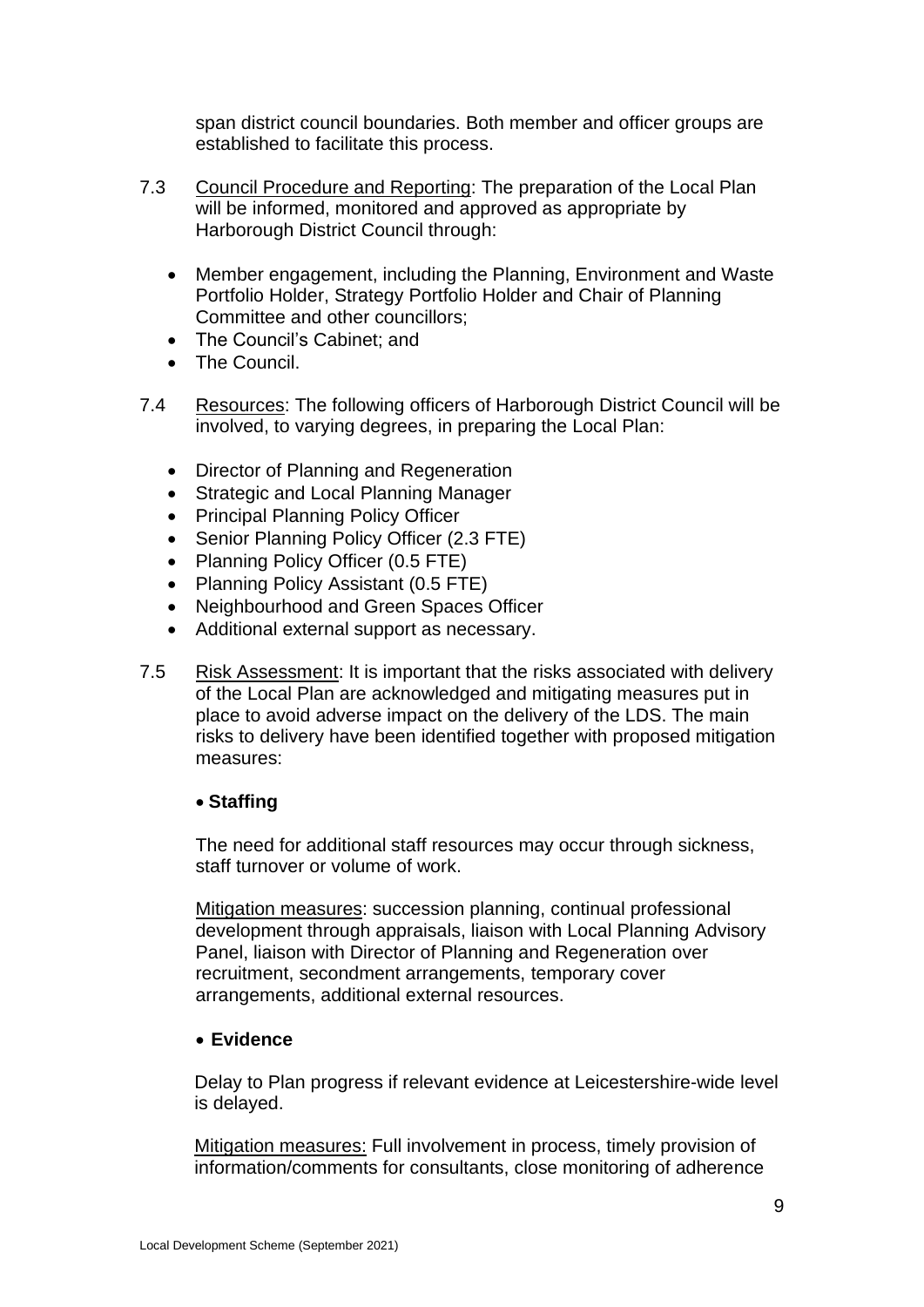to project timescales, ensure project group are aware of Local Plan deadlines. Should significant delay be experienced in the preparation of evidence, which the Local Plan relies upon, an amendment to the Local Development Scheme will be prepared and presented for consideration.

#### • **Political Decision-making**

Politically contentious issues may require unforeseen procedures to resolve.

Mitigation measures: Internal process arrangements provide a number of opportunities for District Councillors to meet and discuss emerging policies and proposals with officers including: Portfolio Holder meetings, Member engagement in Local Plan preparation, all-Member workshops and briefings, the formal approval of documents at Cabinet and Council meetings.

#### • **Duty to Cooperate (DtC)**

Local planning authorities must demonstrate how they have complied with the Duty to Cooperate at the independent examination of their local plan. If a local planning authority cannot demonstrate to the examination inspector that it has complied with the Duty then the local plan will not be able to proceed further in the examination process. In preparing local plans, local planning authorities have to bear in mind that cooperation should produce effective and deliverable policies on strategic cross boundary matters.

Mitigation measures: Ensure a good understanding of the requirements of the duty to cooperate at an early stage through clarity on the legislative framework, accompanying guidance and lessons from inspectors' reports. This then needs to be translated into officer and member involvement in appropriate structures for evidence gathering and agreement on strategic issues. Appropriate ongoing engagement with partners on identified Duty to Cooperate issues will take place involving one to one engagement where appropriate, stakeholder meetings and workshops. The preparation of Statements of Common Ground with relevant partners will identify strategic cross boundary issues and identify the mechanisms to address such issues, including the preparation of joint evidence.

#### • **Changes to National Planning Policy and legislative framework**

From time to time the NPPF and National Planning Practice Guidance is updated. The NPPF was most recently update in July 2021. The Planning Practice Guidance is updated regularly. Any changes to these documents will need to be taken into account. In addition, following Government consultation on the Planning White Paper in August 2020,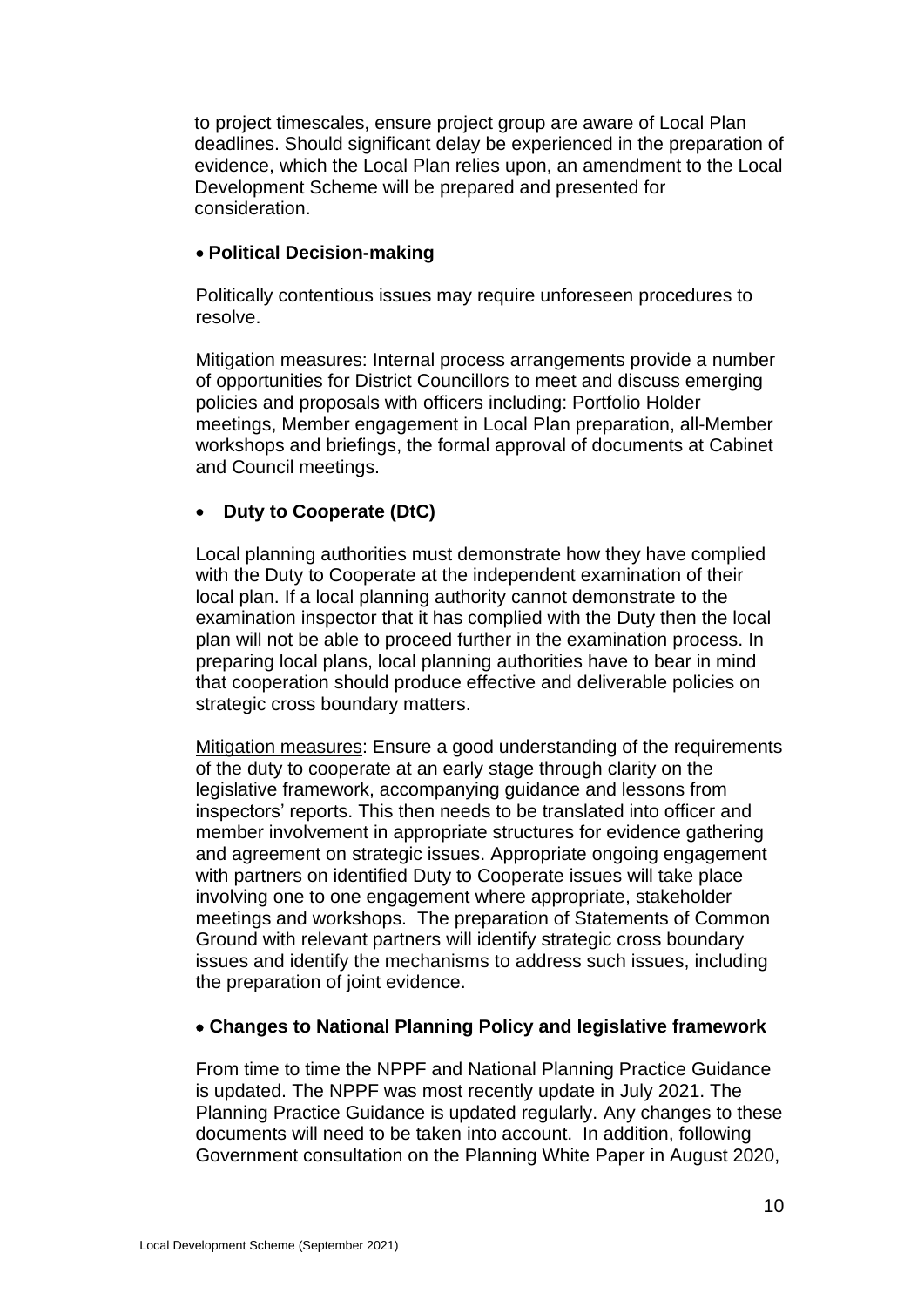further changes to the planning legislative framework are expected in due course.

Mitigation measures: Closely monitor new policy and practice guidance, anticipate changes to national policy and its implications at the Housing Market Area level, build flexibility into plan and work closely with neighbouring local authorities in respect of the Duty to Cooperate on strategic priorities. Should changes to Government policy or legislative framework impose additional requirements and therefore additional time to resolve, an amendment to the Local Development Scheme will be prepared and presented for consideration.

## • **New/Revised Procedural Requirements**

The preparation of the Local Plan will be carried out under the Town and Country Planning (Local Planning) (England) Regulations 2012.

Mitigation measures: Pay close attention to the new regulations and any revised legal processes. Should changes to the legislative framework impose additional requirements and therefore additional time to resolve, an amendment to the Local Development Scheme will be prepared and presented for consideration.

## • **Financial Resources**

Undertaking evidence gathering projects, public consultation events and the formal Examination of the final new Local Plan require significant financial resources. Any additional unforeseen costs would place a further burden on the budget.

Mitigation measures: Close monitoring of the new Local Plan preparation budget and likely future commitments.

7.6 Equality Impact Assessment: An Equality Impact Assessment will be undertaken in conjunction with the preparation of the Local Plan to consider the likely effects of new and/or changing policies on people with protected characteristics (see the Council's [website\)](http://www.harborough.gov.uk/local-plan). This will help the Council to ensure that the needs of people are taken into account when developing and implementing the Local Plan.

#### **8 Timetable for new Local Plan**

8.1 The following timetable sets out the key stages in the preparation of the new Local Plan for Harborough District.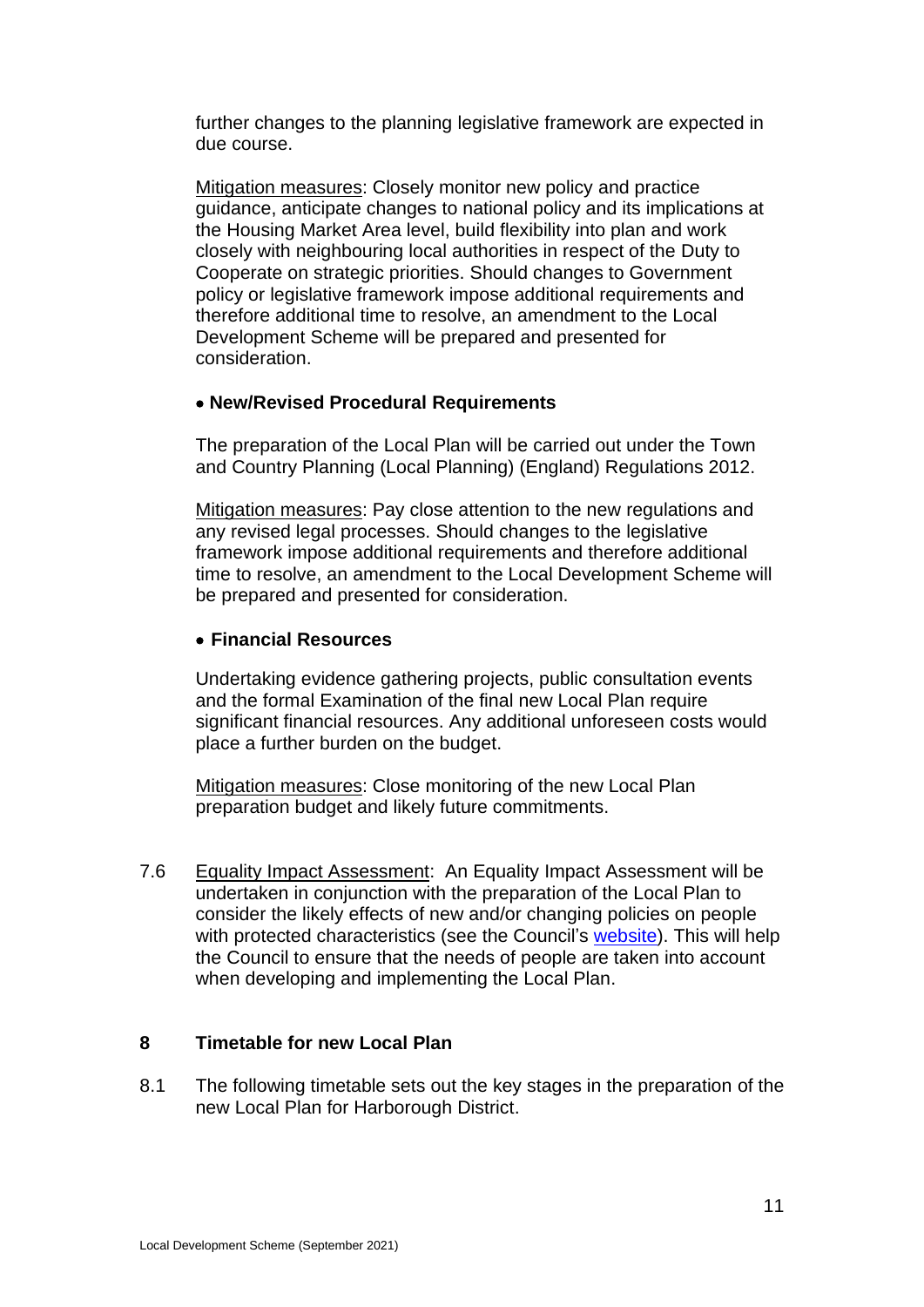**Local Development Scheme (September 2021): New Local Plan preparation timetable** 

|                                                                       |  | 2021 |  | 2022<br>2023<br>2024 |  |  |  |  |  |  |  |  |  |  |  |  |  | 2025 |  |  |  |  |  |  |  |  |  |  |  |  |  |                                                            |
|-----------------------------------------------------------------------|--|------|--|----------------------|--|--|--|--|--|--|--|--|--|--|--|--|--|------|--|--|--|--|--|--|--|--|--|--|--|--|--|------------------------------------------------------------|
| <b>Stage</b>                                                          |  |      |  |                      |  |  |  |  |  |  |  |  |  |  |  |  |  |      |  |  |  |  |  |  |  |  |  |  |  |  |  | SONDJFMAMJJASONDJFMAMJJASONDJFMAMJJJASONDJFMAMJJFASONDJFMA |
| Reg 18<br><b>Consultation</b>                                         |  |      |  |                      |  |  |  |  |  |  |  |  |  |  |  |  |  |      |  |  |  |  |  |  |  |  |  |  |  |  |  |                                                            |
| Reg 19<br><b>Proposed</b><br><b>Submission</b><br><b>Consultation</b> |  |      |  |                      |  |  |  |  |  |  |  |  |  |  |  |  |  |      |  |  |  |  |  |  |  |  |  |  |  |  |  |                                                            |
| <b>Submission</b><br>for<br><b>Examination</b>                        |  |      |  |                      |  |  |  |  |  |  |  |  |  |  |  |  |  |      |  |  |  |  |  |  |  |  |  |  |  |  |  |                                                            |
| <b>Local Plan</b><br>Adoption*                                        |  |      |  |                      |  |  |  |  |  |  |  |  |  |  |  |  |  |      |  |  |  |  |  |  |  |  |  |  |  |  |  |                                                            |

*\*Indicative only at this stage as dependent on detailed arrangements for Examination by the Planning Inspectorate and decisions/ recommendations by the Inspector including the need for and scope of any main modifications arising out of the Examination.*